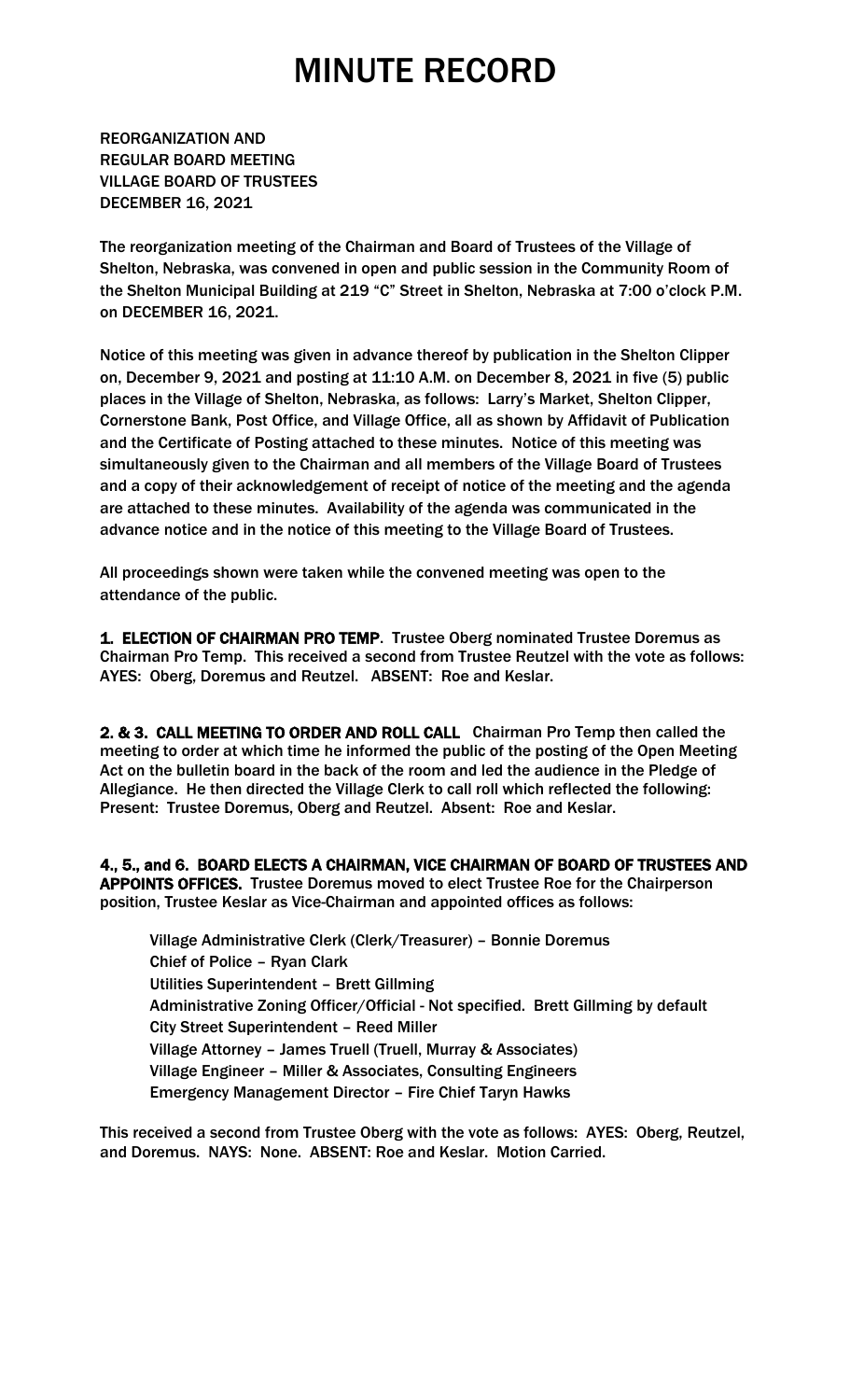DECEMBER 16, 2021 - PAGE 2 -

11. CONSENT AGENDA. It was then moved by Trustee Oberg to approve the consent agenda which included: A) Waive Reading and approve minutes of Regular meeting of November 11, 2021; B) Accept Financial Report and approve Francisco Portillo as a new member of the SVFR. This received a second from Trustee Reutzel with the vote as follows: Ayes: Oberg, Doremus and Reutzel. Absent: Roe and Keslar. Motion Carried.

12. REPORTS. Written and verbal reports were received from the Fire Department, Attorney, Administrative Clerk, Police Chief, Library and Utility Superintendent.

15. AMENDMENT TO HEARTLAND DISPOSAL CONTRACT. Brett Darrough reported to the Board that do to rising costs he was requesting an amendment to our current contract. This would raise the weekly service by \$1.36, senior rate by \$1.00, monthly rate by \$1.00 extra trash tote by \$1.00 and recycling by \$.50. After discussion, the board decided it was time to consider Resolution No. 21-12-16.

#### RESOLUTION NO. 21-12-16:

 BE IT RESOLVED BY THE CHAIRMAN AND BOARD OF TRUSTEES OF THE VILLAGE OF SHELTON, NEBRAKSA,

> 1. The Addendum to the Contract with the Village of Shelton, Nebraska, and Heartland Disposal, Inc for solid waste collection dated December 10, 2015 which raises the amount per household for the service in the form presented to this Governing Body, be, and the same here is, approved and accepted.

 2. That the Chairman of the Governing Body and Village Clerk be, and they hereby are, authorized and directed to execute such Addendum on behalf of, and in the name of the Village of Shelton, Nebraska and that an executed copy of said Addendum be affixed to this resolution and, by reference, made a part of these official proceedings.

It was then moved by Trustee Oberg, with a second from Trustee Reutzel to approve and adopt Resolution No. 21-12-16 as presented. Ayes: Oberg, Doremus and Reutzel. Absent: Roe and Keslar. Motion Carried.

16. NEW GARBAGE RATES FOR RESIDENTS. Village Clerk Doremus addressed the Board and relayed concerns that we were now in a position we would need to raise some of the rates to our residents because of the new amended rates to Heartland Disposal. After some discussion it was determined more facts and options would be given on the subject at the January meeting.

#### PUBLIC HEARING

It being of the hour of 7:24, Trustee Oberg, with a second from Trustee Doremus moved to adjourn the Board of Trustees meeting. Ayes: Oberg, Doremus and Reutzel. Absent: Roe and Keslar. Motion Carried. Trustee Doremus then called the Public Hearing to order explaining that the purpose of the Public Hearing to hear arguments for or against the revisions to the current and Future Land Use maps. Darren Robinson and Kelsey Knehans from Buffalo Economic Development explained that this was something that needed to happen in order to proceed with Matt Andrews TIF application approval. It was noted that the Planning Commission had met and after their public hearing was recommending these revisions. Hearing nothing from the public and having all questions answered, the Public Hearing was closed, and the Board of Trustees meeting was reconvened at 7:28 pm with a role call as follows: Present: Doremus, Oberg and Reutzel. Absent: Roe and Keslar.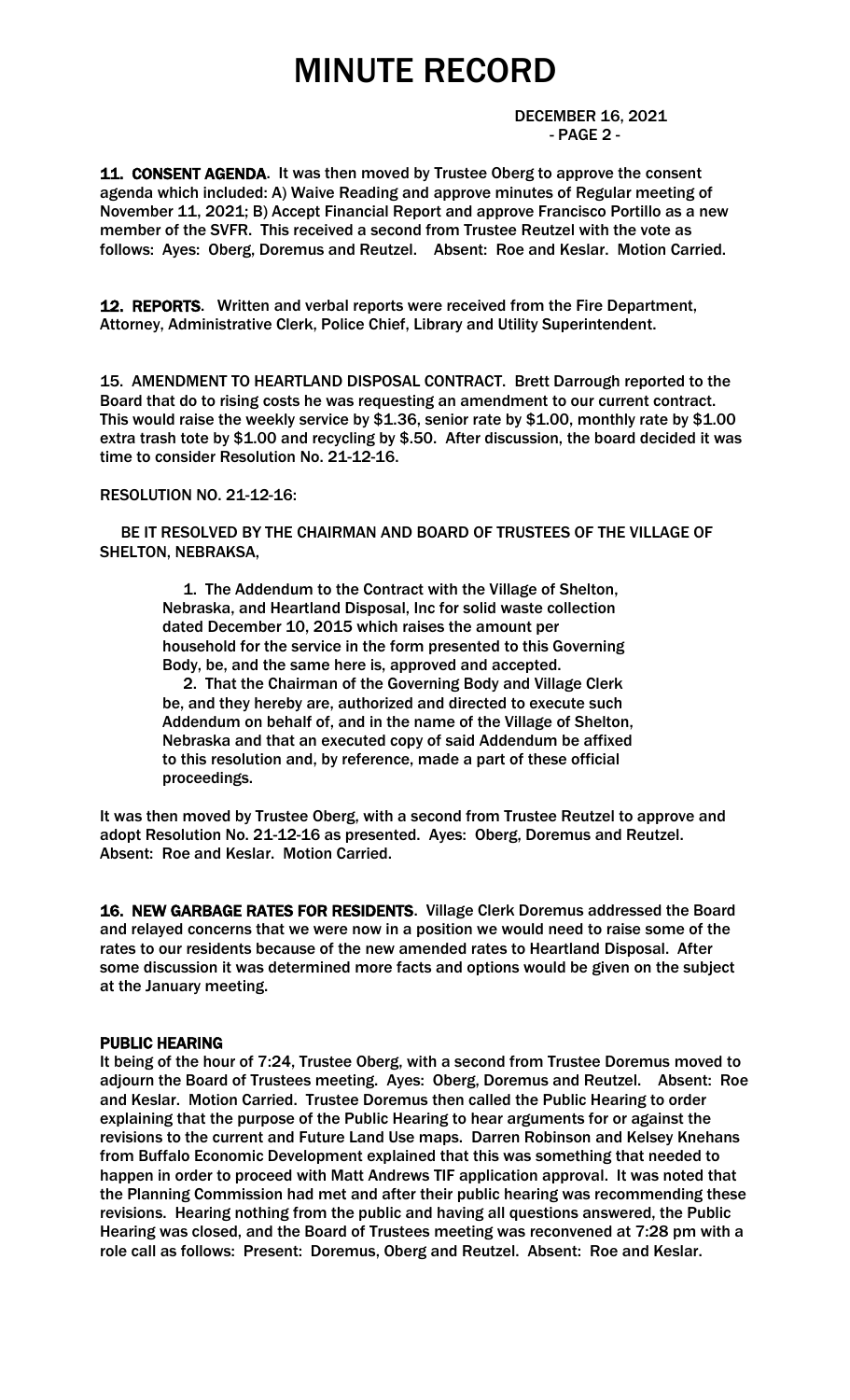DECEMBER 16, 2021 - PAGE 3 –

17. YEAR END CERTIFICATION OF CITY STREET SUPERINTENDENT. It was explained that the State of Nebraska requires this as part of the requirements for the Highway Allocation funds. The Board then considered Resolution No. 21-12-16C:

#### RESOLUTION NO. 21-12-16A:

WHEREAS: State of Nebraska Statutes, sections 39-2302 and 39-2511 through 39-2515 details the requirements that must be met in order for a municipality to qualify for an annual Incentive Payment and

WHEREAS: The State of Nebraska Department of Transportation (NDOT) requires that each incorporated municipality must annually certify (by December  $31^{st}$  of each year) the appointment of the City Street Superintendent(s) to the NDOT using the Year-End Certification of City Street Superintendent form; and

WHEREAS: The NDOT requires that each certification shall also include a copy of the documentation of the city street superintendent's appointment, i.e., meeting minutes showing the appointment of the City Street Superintendent by their name as it appears on their License (if applicable), their License Number (if applicable), and Class of License (if applicable), and type of appointment, i.e. employed contract (consultant or interlocal agreement with another incorporated municipality and/or county) and the beginning date of the appointment; and

WHEREAS: The NDOT also requires that such Year-End Certification of City Street Superintendent form shall be signed by the Mayor or Village Board Chairperson and shall include a copy a resolution of the governing body authorizing the signing of the Year-End Certification of City Street Superintendent form by the Mayor or Village Board Chairperson.

BE IT RESOLVED that the Village Board Chairperson of Shelton is hereby authorized to sign the attached Year-End Certification of City Street Superintendent completed form(s).

It was then moved by Trustee Doremus, with a second from Trustee Oberg to approve and adopt Resolution No. 21-12-16A as presented. Ayes: Oberg, Doremus and Reutzel. Absent: Roe and Keslar. Motion Carried.

18., 19., 20., 21. And 22. APPROVAL OF PAYMENTS TO CDS INSPECTIONS FOR HOUSING MANAGEMENT SERVICES, ROJAS CONSTRUCTION AND BATES CONSTRUCTION FOR WORK COMPLETED ON #SHEL-HR-O8 PROJECT, TO SCEDD FOR WORK COMPLETED ON SHELTON OOR PROJECT AND APPROVAL OF REQUEST FOR NAHTF FUNDS. After discussion, it was moved Trustee Oberg, with a second from Trustee Reutzel to approve payments to CDS Inspections, Rojas Construction, Bates Construction, SCEDD and approve drawdown request. Ayes: Oberg, Doremus and Reutzel. Absent: Roe and Keslar. Motion Carried.

23. CLAIMS. After review, it was moved by Trustee Doremus, seconded by Trustee Reutzel to pay the claims as presented. Ayes: Oberg, Reutzel and Doremus. Nays: None. Absent: Roe and Keslar. Motion Carried.

#### PUBLIC HEARING

It being of the hour of 7:30, Trustee Oberg, with a second from Trustee Doremus moved to adjourn the Board of Trustees meeting. Ayes: Oberg, Doremus and Reutzel. Absent: Roe and Keslar. Motion Carried. Trustee Doremus then called the Public Hearing to order explaining that the purpose of the Public Hearing to hear arguments for or against the TIF application of Matt Andrews for a development project north of Ayres Street. Village Attorney Truell explained the subdivision process which would also need to be done once the TIF project was approved. It was noted that the Planning Commission and the Community Development Authority had both recommended that the Board approve the project once the rezoning of the area was completed. Hearing no further comments from the public the Public Hearing was declared closed at 7:35 PM.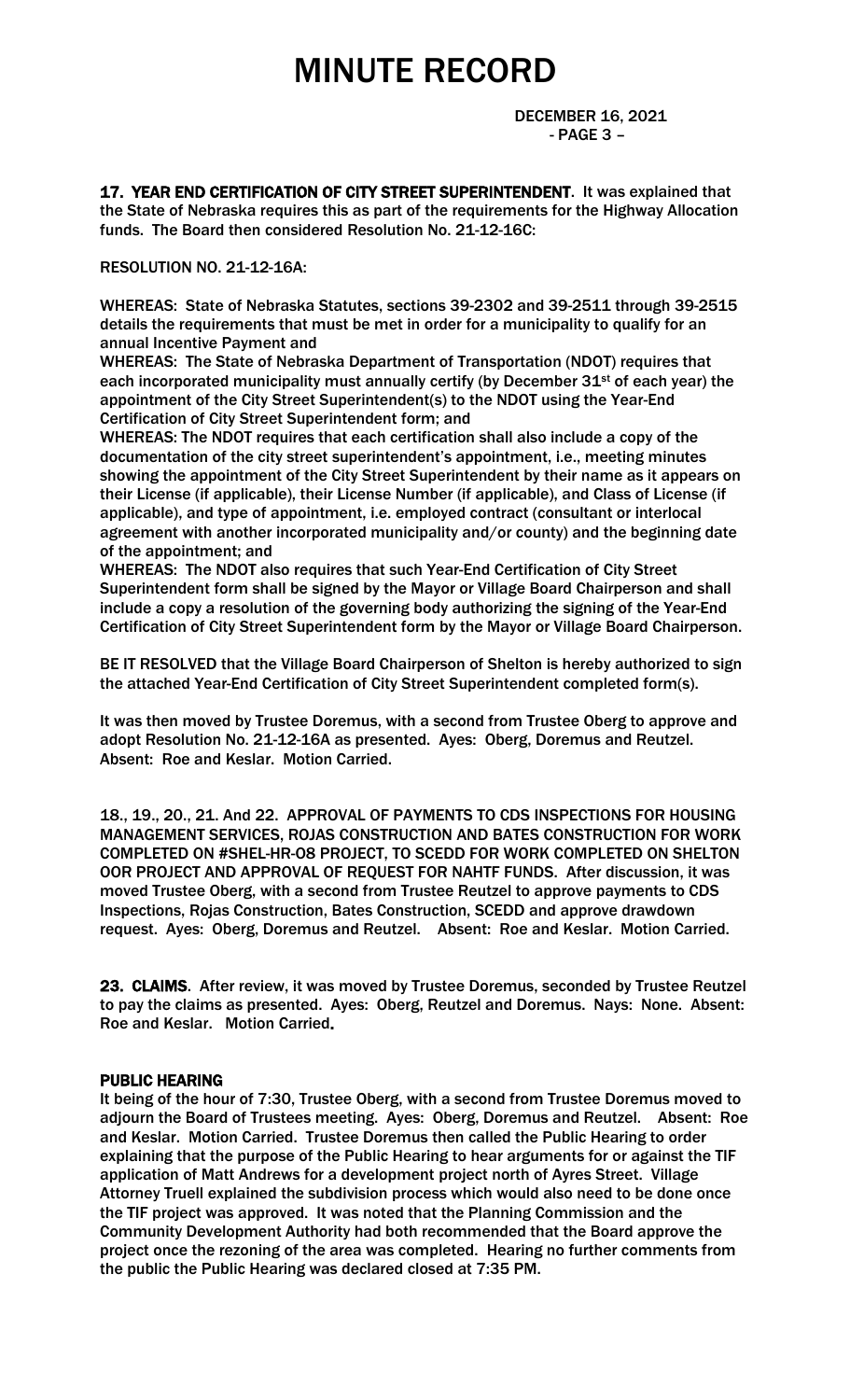DECEMBER 16, 2021 - PAGE 4 –

Upon the arrival of Chairman Roe, the Board of Trustees meeting was called back to order at 8:20 PM.

6. CHAIRMAN APPOINTS STANDING COMMITTEES. Trustee Doremus then moved to appoint the following for the appointed Standing Committees of the Village:

 Police Commissioner – Chairman Roe Street & Alley Committee – Trustees Reutzel and Keslar Water & Sewer Committee – Trustees Doremus and Oberg Board of Health – Chairman Roe, Trustee Keslar and Chief Clark Pool & Park Committee – Trustees Reutzel and Oberg

This received a second from Trustee Oberg with the vote as follows: AYES: Roe, Reutzel, Oberg and Doremus. NAYS: None. ABSENT: Keslar. Motion Carried.

7. CHAIRMAN NOMINATES AND REAFFIRMS APPOINTIVE BOARDS, COMMISSIONS AND TERMS FOR BOARD APPROVAL. Chairman Roe moved to appointed and reaffirmed the

terms of the Boards and Commissions as follows:

### HOUSING AUTHORITY BOARD

| (five-member board – five-year terms 2-205) |                          |  |
|---------------------------------------------|--------------------------|--|
| <b>Henry Brandt</b>                         | Expires Dec. 2023        |  |
| <b>Jerilyn Smith</b>                        | <b>Expires Dec. 2024</b> |  |
| <b>Tony Crouse</b>                          | Expires Dec. 2025        |  |
| <b>Cindy Moninger</b>                       | Expires Dec. 2026        |  |
| <b>Sharon Myers</b>                         | Expires Dec. 2022        |  |
|                                             |                          |  |

### LIBRARY BOARD

| (five-member board 2-403 - four-year terms) |                         |  |
|---------------------------------------------|-------------------------|--|
| <b>Leanne Lacey</b>                         | <b>Expires Dec 2025</b> |  |
| <b>Brandon Quick</b>                        | <b>Expires Dec 2025</b> |  |
| Linda VanOrsdall                            | <b>Expires Dec 2022</b> |  |
| <b>Patty Wiehn</b>                          | <b>Expires Dec 2022</b> |  |
| <b>Janelle Gegg</b>                         | <b>Expires Dec 2023</b> |  |

### BOARD OF PARK COMMISSIONERS

(three-member board – one-year term 2-204) Shilo Oberg Nathan Kosse Vacant

### PLANNING COMMISSION

| (seven-member board - three-year terms 2-202) |                   |
|-----------------------------------------------|-------------------|
| <b>Phil Brandt</b>                            | Expires Dec, 2023 |
| <b>Cindy Keslar</b>                           | Expires Dec, 2023 |
| <b>Clark Plihal</b>                           | Expires Dec, 2022 |
| <b>Dwight Walton</b>                          | Expires Dec, 2022 |
| <b>Marlin Schroeder</b>                       | Expires Dec, 2023 |
| <b>Trevor Reeder</b>                          | Expires Dec, 2023 |
| <b>Kenzie Spellman</b>                        | Expires Dec, 2024 |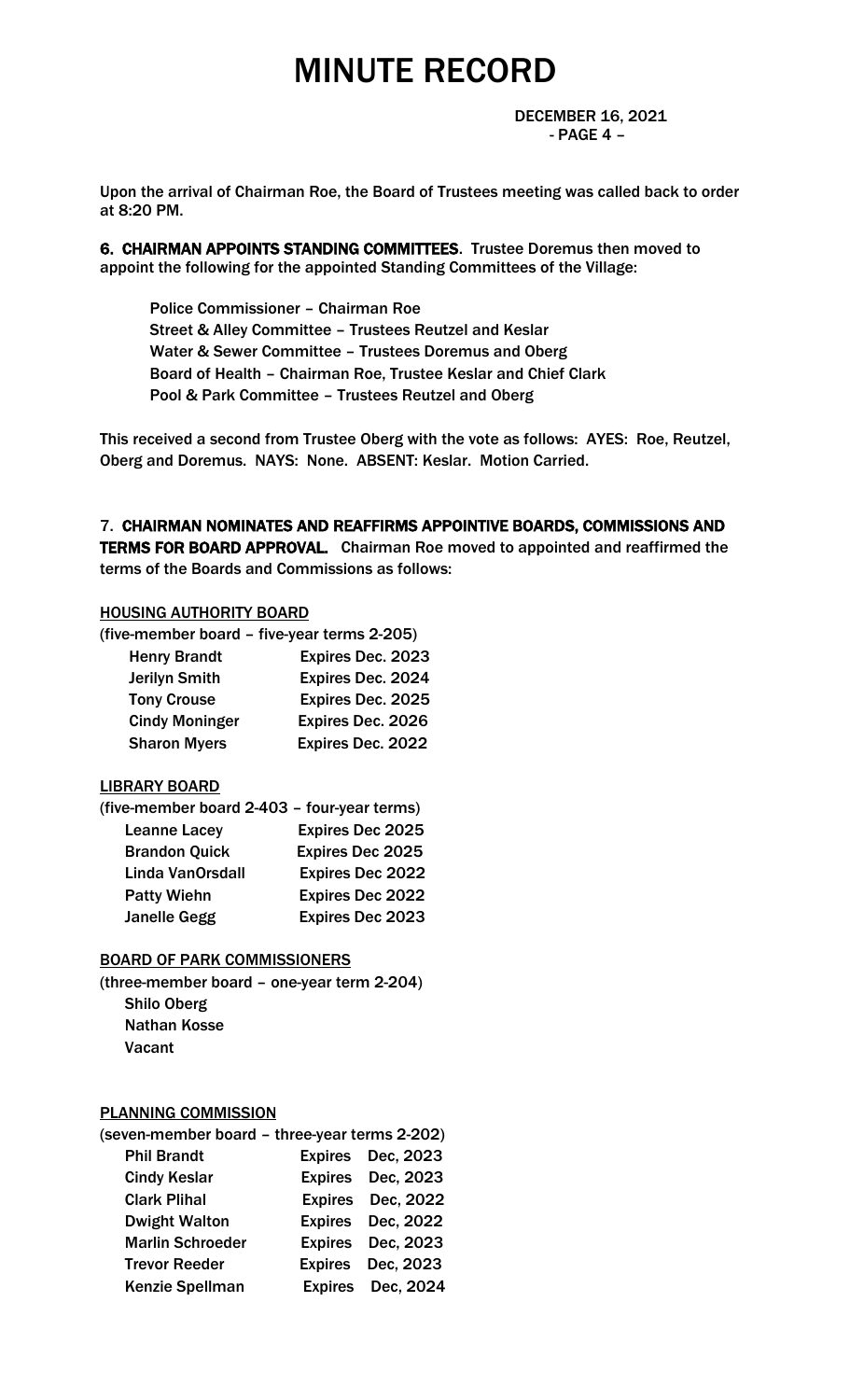DECEMBER 16, 2021 - PAGE 5–

TREE BOARD (five-member board – three-year terms 2-213)

| <b>Expires December, 2022</b> |
|-------------------------------|
| <b>Expires December, 2024</b> |
| <b>Expires December, 2024</b> |
| <b>Expires December, 2022</b> |
| <b>Expires December, 2023</b> |
|                               |

This received a second from Trustee Doremus with the vote as follows: Ayes: Roe, Oberg, Doremus and Reutzel. Nays: None. Absent: Keslar. Motion Carried.

8. CHAIRMAN DECLARES VACANCIES. Chairman Roe then declared one vacancy on the Board of Park Commissioners and four vacancies on the Tree Board.

9. CHAIRMAN DESIGNATES THE LEGAL NEWSPAPER FOR THE VILLAGE. Chairman Roe then designated the Shelton Clipper as the legal newspaper for the Village.

10. CHAIRMAN DESIGNATES BANK DEPOSITORIES FOR THE VILLAGE. Chairman Roe then designated Cornerstone Bank and Union Bank and Trust dba NFIT (Nebraska Financial Investment Trust) as depositories for the Village. (Approving the Application of Candi J. Sanders, Associate Vice President of Union Bank and Trust to invest the funds of the Village of Shelton in accordance with section 13-801 et.seq. Neb. Rev. Stat.)

13. REVISION OF THE CURRENT AND FUTURE LAND USE MAPS. Chairman Roe indicated it was now time to consider Ordinance No 848. Whereupon, it was moved by Trustee Oberg, seconded by Trustee Doremus that the minutes of the proceedings of the Chairman and Board of Trustees of the Village of Shelton, Buffalo County, Nebraska, in the matter of passing and approving Ordinance No. 848 be preserved and kept in a separate and distinct volume known as "Ordinance Record, Village of Shelton, Nebraska"; and that said separate and distinct volume be incorporated in and made a part of these proceedings the same as though it were spread at large herein. The Chairman instructed the Village Clerk to call the roll and the following was recorded as the vote on this motion: AYES: Roe, Oberg, Doremus and Reutzel. NAYS: None. ABSENT: Keslar. Whereupon the chairman declared the Motion Carried.

Further, a motion was made by Trustee Oberg, seconded by Trustee Doremus that the statutory rules in regard to the passage and adoption of Ordinances be suspended, so that said Ordinance No. 848 might be introduced, read by title, and approved and passed at the same meeting. Trustee Oberg called for the question. The Chairman put the question to the vote and instructed the Village Clerk to call roll and the following was the vote on this motion: AYES: Roe, Oberg, Doremus and Reutzel. NAYS: None. ABSENT: Keslar. Whereupon, the Chairman declared the Motion Carried.

Following the reading of Ordinance No. 848 by title on the First Reading, the suspension of the rules so that the same may be read by title on the Second and Third Readings, allowing for final passage at the same meeting, Trustee Oberg called for the question as to the approval and passage of Ordinance No. 848 and the following vote was recorded: AYES: Roe, Oberg, Doremus and Reutzel. NAYS: None. ABSENT: Keslar. Whereupon, the Chairman declared that four members of the Board having voted in the affirmative for the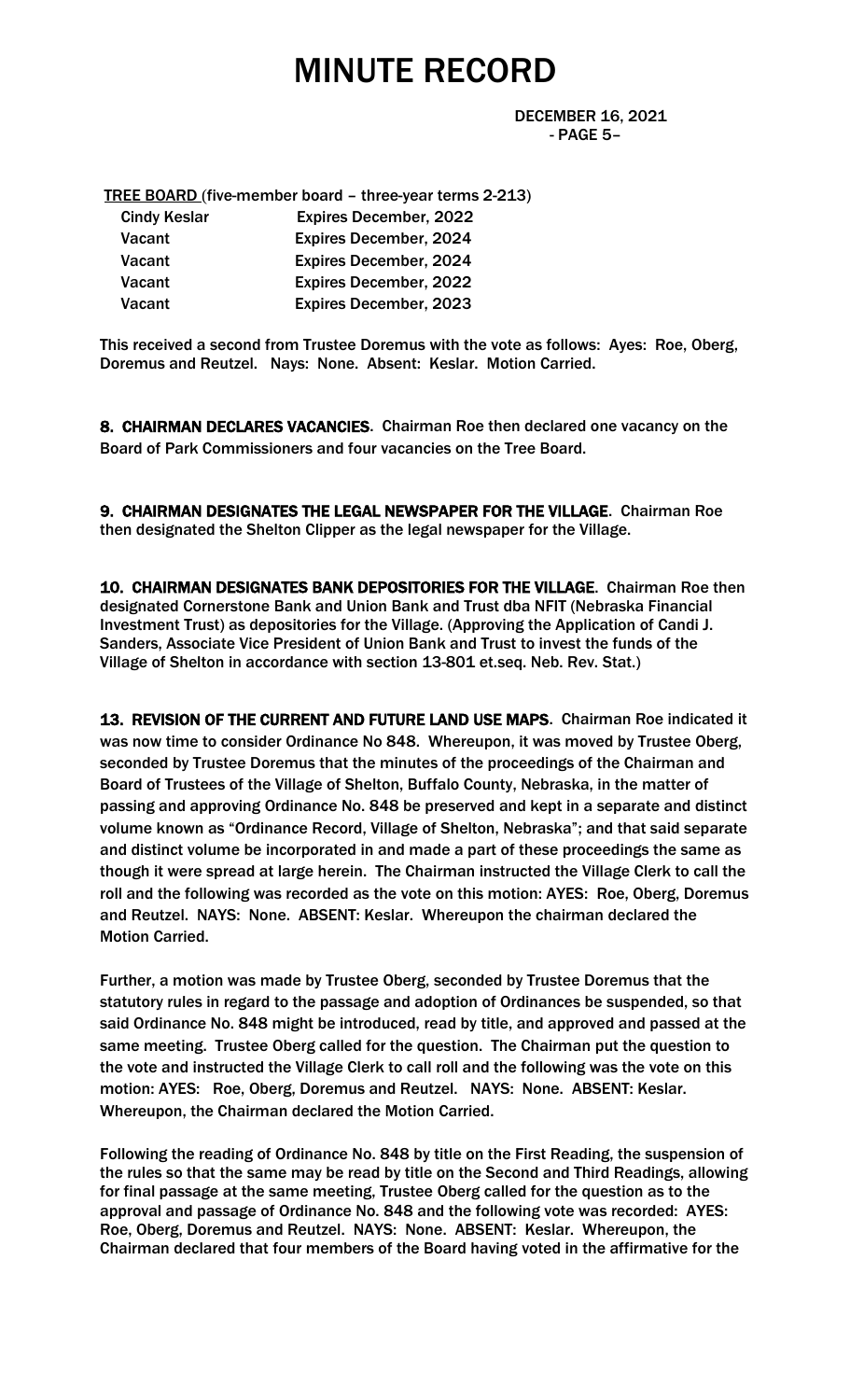DECEMBER 16, 2021 - PAGE 6 –

passage and approval of Ordinance No. 848 and declared said Ordinance duly passed and adopted as an Ordinance of the Village of Shelton, Nebraska.

Whereupon, it was moved by Trustee Oberg, seconded by Trustee Doremus that said Ordinance No. 848 be published in pamphlet form. AYES: Roe, Oberg, Doremus and Reutzel. NAYS: None. ABSENT: Keslar. Motion Carried.

14. APPROVAL OF TIF APPLICATION. After a review of the application from Matt Andrews Construction and recommendations from the Planning Commission and the CDA, it was moved by Trustee Doremus to approve the application. This received a second from Trustee Oberg with the vote as follows: AYES: Roe, Oberg, Doremus and Reutzel. NAYS: None. ABSENT: Keslar. Motion Carried.

24. ADJOURNMENT. All agenda items having been considered, Trustee Doremus with a second from Trustee Oberg moved to adjourn the meeting. AYES: Roe, Doremus, Reutzel and Oberg. NAYS: None. ABSENT: Keslar. Whereupon, the Chairman declared the motion carried and the meeting duly adjourned at 8:30 P.M.

 $\overline{\phantom{a}}$  , and the contract of the contract of the contract of the contract of the contract of the contract of the contract of the contract of the contract of the contract of the contract of the contract of the contrac

RESPECTFULLY SUBMITTED

 BONNIE DOREMUS, MMC VILLAGE CLERK

APPROVED:

 WILLIAM C. ROE **CHAIRMAN** 

\_\_\_\_\_\_\_\_\_\_\_\_\_\_\_\_\_\_\_\_\_\_\_\_\_\_